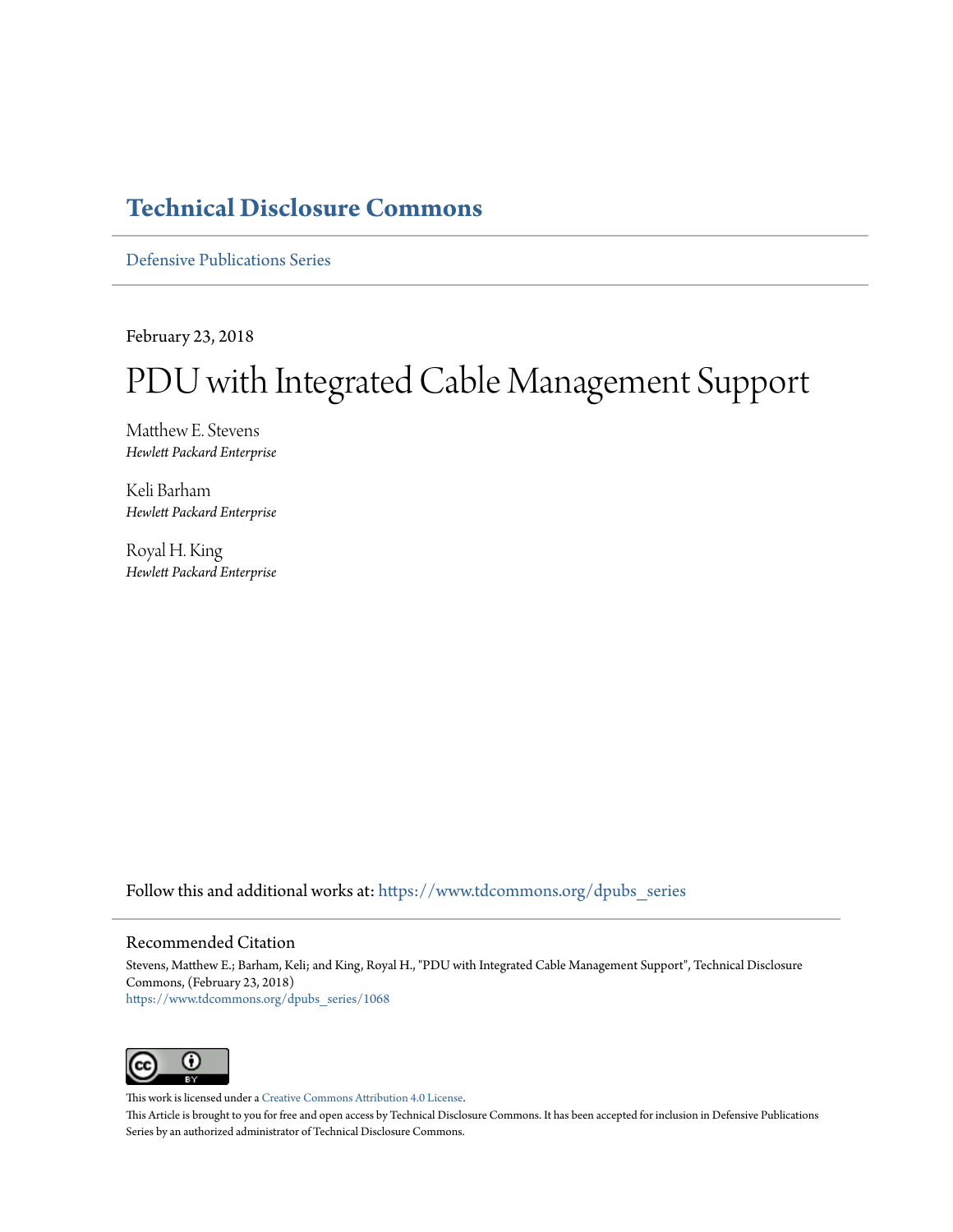## PDU with Integrated Cable Management Support

## Abstract:

Cable management within a datacenter rack has become critical as rack densities continue to increase, and additional quantities of Power Distribution Units (PDU) are being installed in a rack thus resulting in less area to route and secure cables. A standard 1075mm deep rack has one PDU mounting bracket per side to mount vertical PDUs which often also gets utilized for cable management, and in some circumstances cables are even secured to the rack frame members.

A PDU with integrated cable management is a streamline idea to support cable management within datacenter racks. Incorporating the integrated cutouts along the PDU chassis, is a cost effective way to secure and route cables without the need for additional hardware which results in added cost. Along with being cost efficient a PDU with integrated cable management is also time efficient. Cables can be secured without having to install other hardware saving time to complete a configuration.

The integrated cut outs on the PDU should be placed approximately every six to eight inches along the sides and back of the PDU chassis allows for installation of the PDU to meet all the supported mounting options with outlets facing front of rack, back of rack, or center of rack. Once the PDU is mounted and cables installed, a group of cables from the same or different load segment can be gathered together using a cable tie and secured to one location along the PDU.